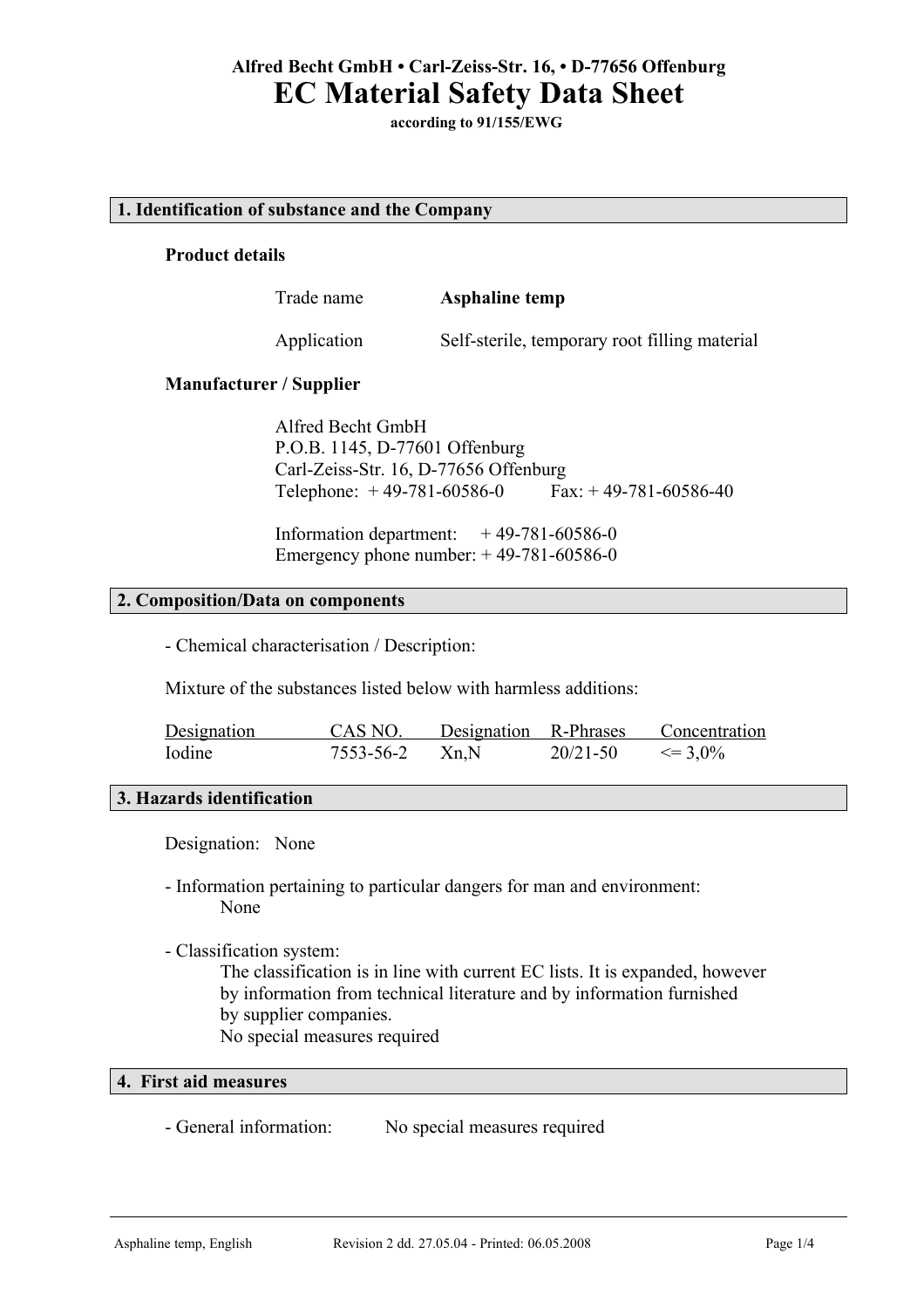**according to 91/155/EWG**

### **5. Fire fighting measures**

Suitable extinguishing agents: Non inflammable. No restrictions regarding use of fire fighting agents

Special hazards caused by the material, its products of combustion or resulting gases: Toxic gases at very high temperatures cannot be excluded.

Special protective equipment: Wear protective clothes and use suitable respiratory equipment

### **6. Accidental release measures**

- Person-related safety precautions: No protective measures required

- Measures for environmental protection: No protective measures required

- Measures for cleaning/ collecting: No special measures required

# **7. Handling and storage**

### Handling

- Information for safe handling: No special measures required
- Information about protection against explosions and fires: No special measures required

### Storage

- store in a cool and dry place. Do not heat up above 40 C.
- Information about storage in one common storage facility
- Keep tube sealed at all times.

Further information about storage conditions:

- None.

# **8. Exposure controls and personal protection**

Additional information about design of technical systems:

- no further data; see item 7
- Constituents with occupational exposure limits requiring monitoring
- non applicable

Personal protective equipment - not required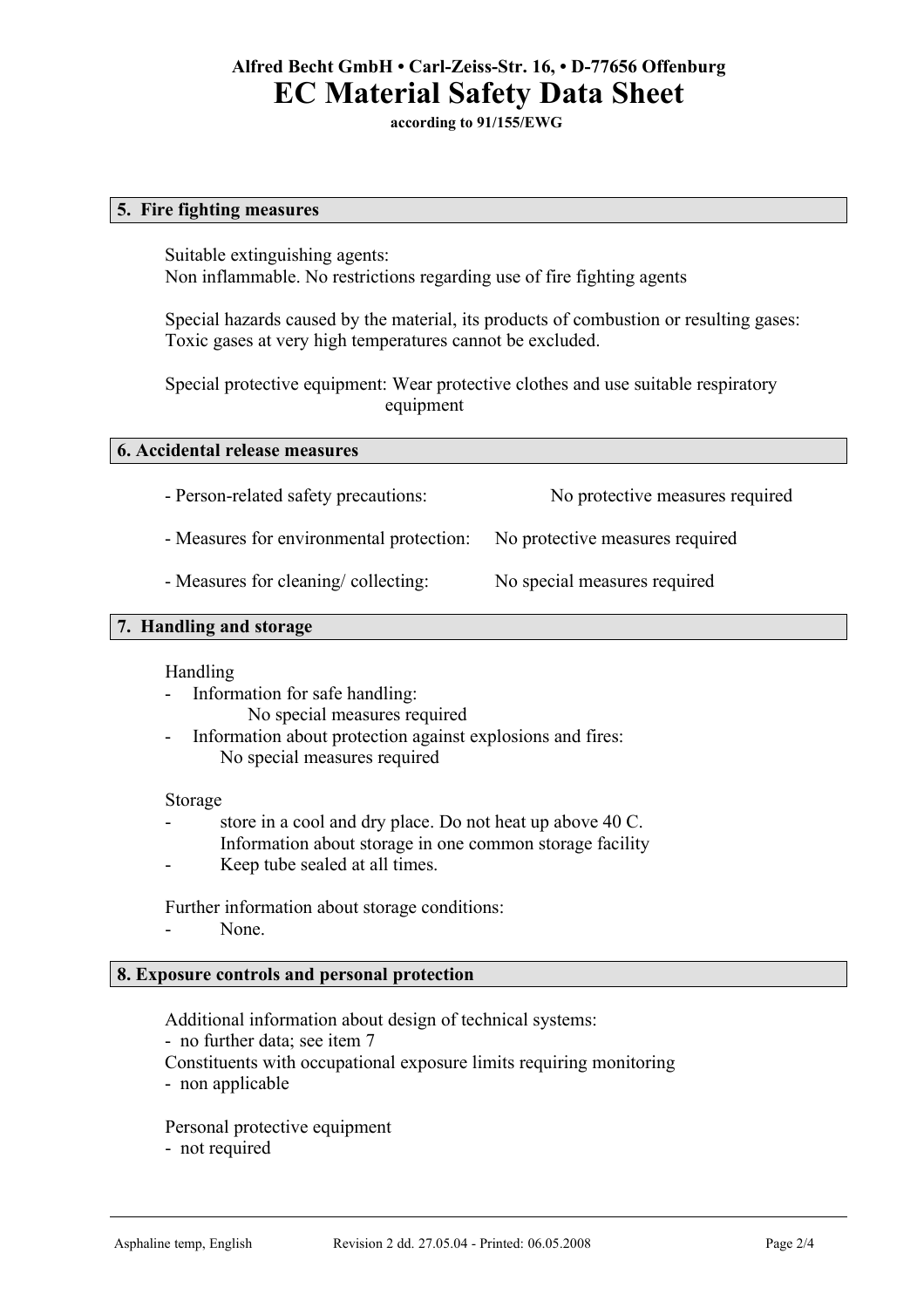**according to 91/155/EWG**

General protective and hygienic measures:

- keep away from foodstuffs, beverages and food.
- wash hands during breaks and at the end of the work.

Protection against inhalation: not required Protection of hands: not required Eye protection: not required

## **9. Physical and chemical properties:**

|            | - Form <sup>-</sup>    | Paste                              |                              |  |  |  |  |
|------------|------------------------|------------------------------------|------------------------------|--|--|--|--|
|            | - Colour:              | Violett                            |                              |  |  |  |  |
|            | - Odour:               | typical                            |                              |  |  |  |  |
|            |                        |                                    | Value/Range Unit Method      |  |  |  |  |
|            | - Change in condition  |                                    |                              |  |  |  |  |
|            |                        | - Melting point/ Melting range     | not applicable               |  |  |  |  |
|            |                        | - Boiling point/ Boiling range     | not applicable               |  |  |  |  |
|            | - Flash point:         |                                    | not applicable               |  |  |  |  |
|            | - Self-inflammability: |                                    | Product is not self igniting |  |  |  |  |
|            | - Danger of explosion: |                                    | Product is not explosive.    |  |  |  |  |
| - Density: |                        |                                    | no data available            |  |  |  |  |
|            |                        | - Solubility in / Miscibility with |                              |  |  |  |  |
|            | Water <sup>-</sup>     |                                    | inert                        |  |  |  |  |
|            | - pH-value:            |                                    | not available                |  |  |  |  |
|            | - Viscosity:           |                                    |                              |  |  |  |  |
|            | dynamic:               |                                    | not applicable               |  |  |  |  |
|            |                        |                                    |                              |  |  |  |  |

### **10. Stability and reactivity**

Thermal decomposition/ conditions to be avoided

- no decomposition if used according to specifications. Do not heat up above 40 C.

Dangerous reactions:

- no dangerous reactions if used according to specifications

Dangerous products of decomposition

- no dangerous products of decomposition if used according to specifications.

### **11. Toxilogical information**

Acute toxicity:

- other information (about experimental toxicology): LD50 (oral, rat): no data available